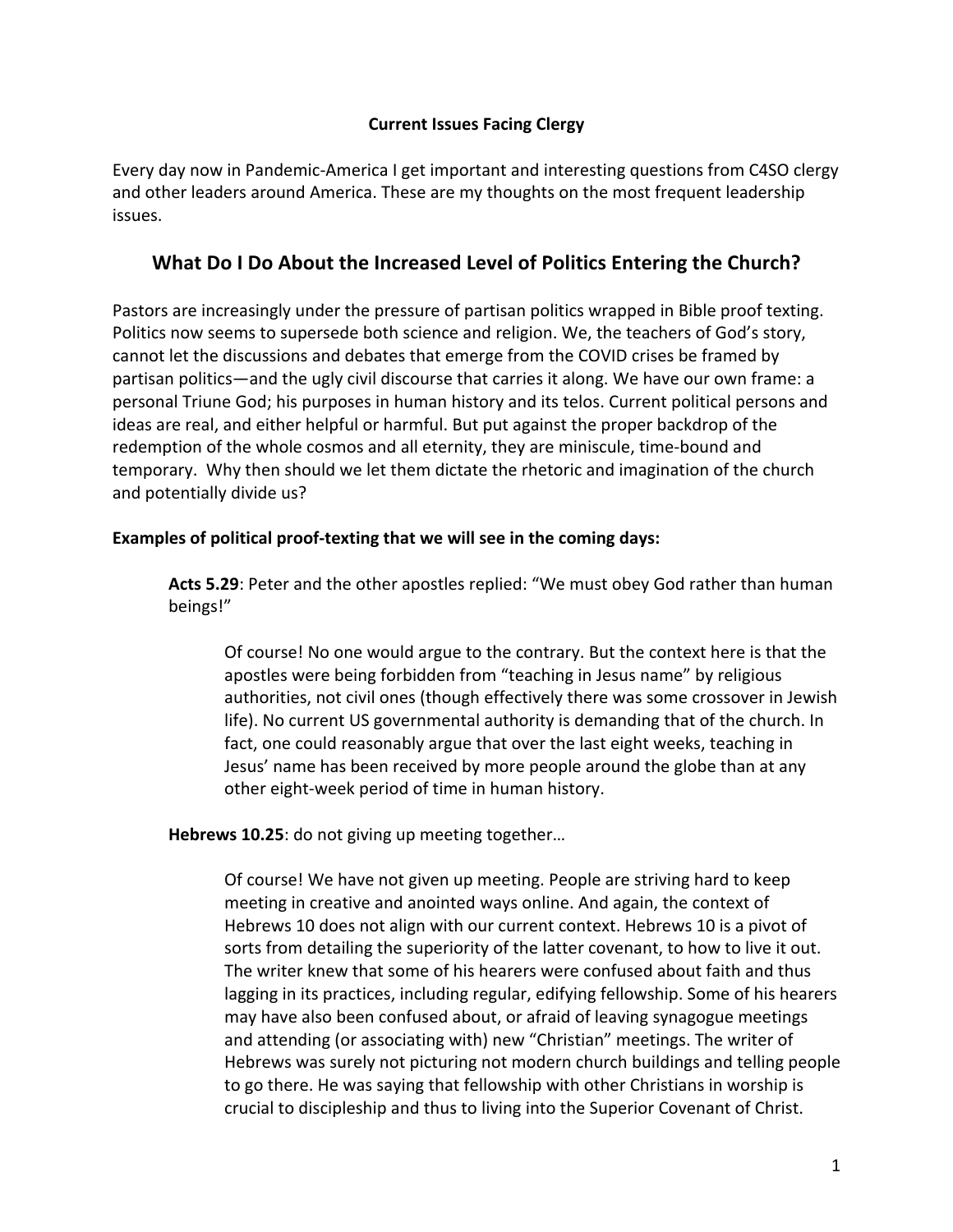Every pastor I know is striving to provide fellowship and worship—just not in our familiar physical spaces.

I do note this: no one is proof-texting: *Greet each other with a holy kiss…* (2 Cor. 13.12).

### **There will also be appeals to the religious rights afforded to churches in the American Constitution—namely to** *assembly* **and** *free speech***…**

Again—of course! Who doubts this? Which agency is trying to take it away? What we have is our most brilliant minds trying the thread the needle between biological, economic and mental/social health issues.

*Rights* **verses** *responsibilities*: the emphasis for followers of Jesus is not on what rights we can claim for ourselves. The focus is: in what ways do those rights give us the freedom to live into our responsibility to serve God, neighbor and enemy. In the kingdom of God it works like this: We claim our responsibilities as the meaning for our life and we use the rights afforded us in any given setting to joyfully carry out our duties.

This was the precise attitude of Jesus. It has formed the basis of spiritual transformation into Christlikeness and has sparked the worship of him for two thousand years. Paul gives us a window into the motivation of Jesus:

**Philippians 2**: Therefore if you have any encouragement from being united with Christ, if any comfort from his love, if any common sharing in the Spirit, if any tenderness and compassion, **<sup>2</sup>** then make my joy complete by being likeminded, having the same love, being one in spirit and of one mind. **<sup>3</sup>** Do nothing out of selfish ambition or vain conceit. Rather, in humility value others above yourselves, **<sup>4</sup>** not looking to your own interests but each of you to the interests of the others.

**<sup>5</sup>** In your relationships with one another, have the same mindset as Christ Jesus: <sup>6</sup> Who, being in very nature God, did not consider equality with God something to be used to his own advantage; **<sup>7</sup>** rather, he made himself nothing by taking the very nature of a servant, being made in human likeness. **<sup>8</sup>** And being found in appearance as a man, he humbled himself by becoming obedient to death--even death on a cross! **<sup>9</sup>** Therefore God exalted him to the highest place and gave him the name that is above every name,<sup>10</sup> that at the name of Jesus every knee should bow, in heaven and on earth and under the earth,**<sup>11</sup>** and every tongue acknowledge that Jesus Christ is Lord, to the glory of God the Father.

Paul further spells the proper use of freedom in **Galatians 5** : You, my brothers and sisters, were called to be free. But do not use your freedom to indulge the flesh; rather, serve one another humbly in love.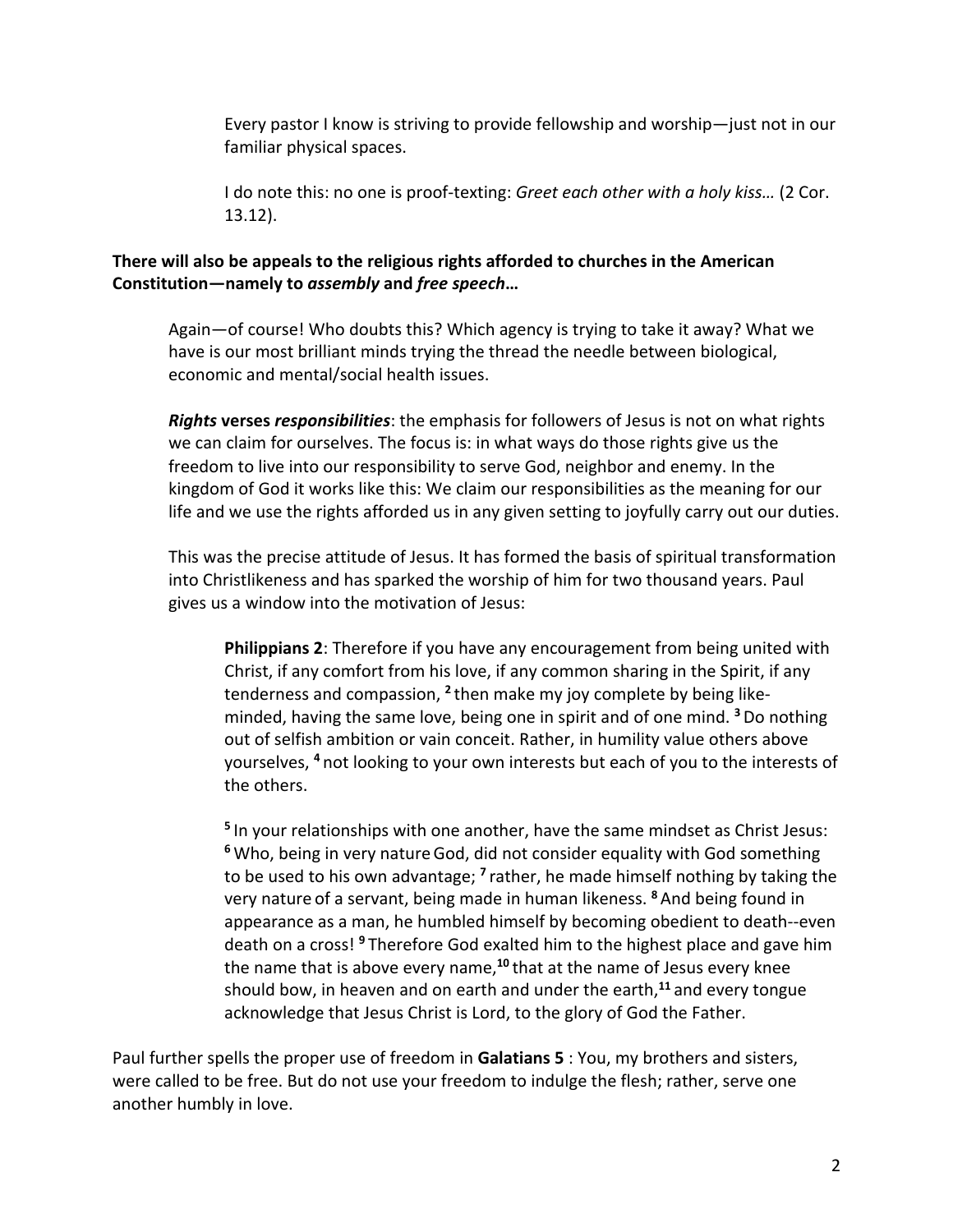Yes, government should be held accountable to protect our rights. But our job is to live our Divinely-given responsibilities in whatever setting we find our self. Along with our neighbors, it seems to me that the poor, the marginalized and the elderly are the proper focus of our responsibilities right now. But how exactly? Social distancing helps with disease spread, but it is simultaneously putting many low wage earners out of work. These same people groups are then are exposed to huge fears and the mental and social destruction that comes with it. *This, it seems to me is the complex question of the day for those trying to be the people of God for the sake of others.*

Maybe this question points us in the right direction: *What does it mean to be a blessing in your city?*

**Gen 12.3** is the paradigmatic idea for the people of God: *blessed to be a blessing to others*. It is fulfilled in Jesus, the Messiah and continued in his people. Jesus as the model human, and the first fruits of those to come after him. We see this throughout the scriptures. For example:

**Acts 3.23** And you are heirs of the prophets and of the covenant God made with your fathers. He said to Abraham, 'Through your offspring all peoples on earth will be blessed.'

**Ephesians 2.10**: For we are God's handiwork, created in Christ Jesus to do good works, which God prepared in advance for us to do.

**John 20**: even as the Father sent me, so I send you…

# **How Do I Deal With Emerging Conspiracy Theories?**

**The proliferation of conspiracy theories**…are too often deeply cynical. A cynical worldview is not spiritually healthy. It completely misses the superintending of history by God. No real conspiracy can undermine the work of God. Sometimes they bring it about. Think Judas. If there is a true charge of someone doing something wrong in the context of this pandemic, let it be made. Defend it with facts. Naming evil can be helpful—an act of service. But to merely engage in the sport of conspiracy theories out of desperate fear or scary confusion is counter-kingdom and destructive. A general attitude of cynicism does not facilitate the work of the Spirit. It cannot allow for rest, confidence and peace.

# **Should** *Getting Back to Normal* **be the Driving Goal Right Now?**

I've already said that fellowship/worship is crucial to discipleship. We are doing that the best we can given local, state and federal guidelines.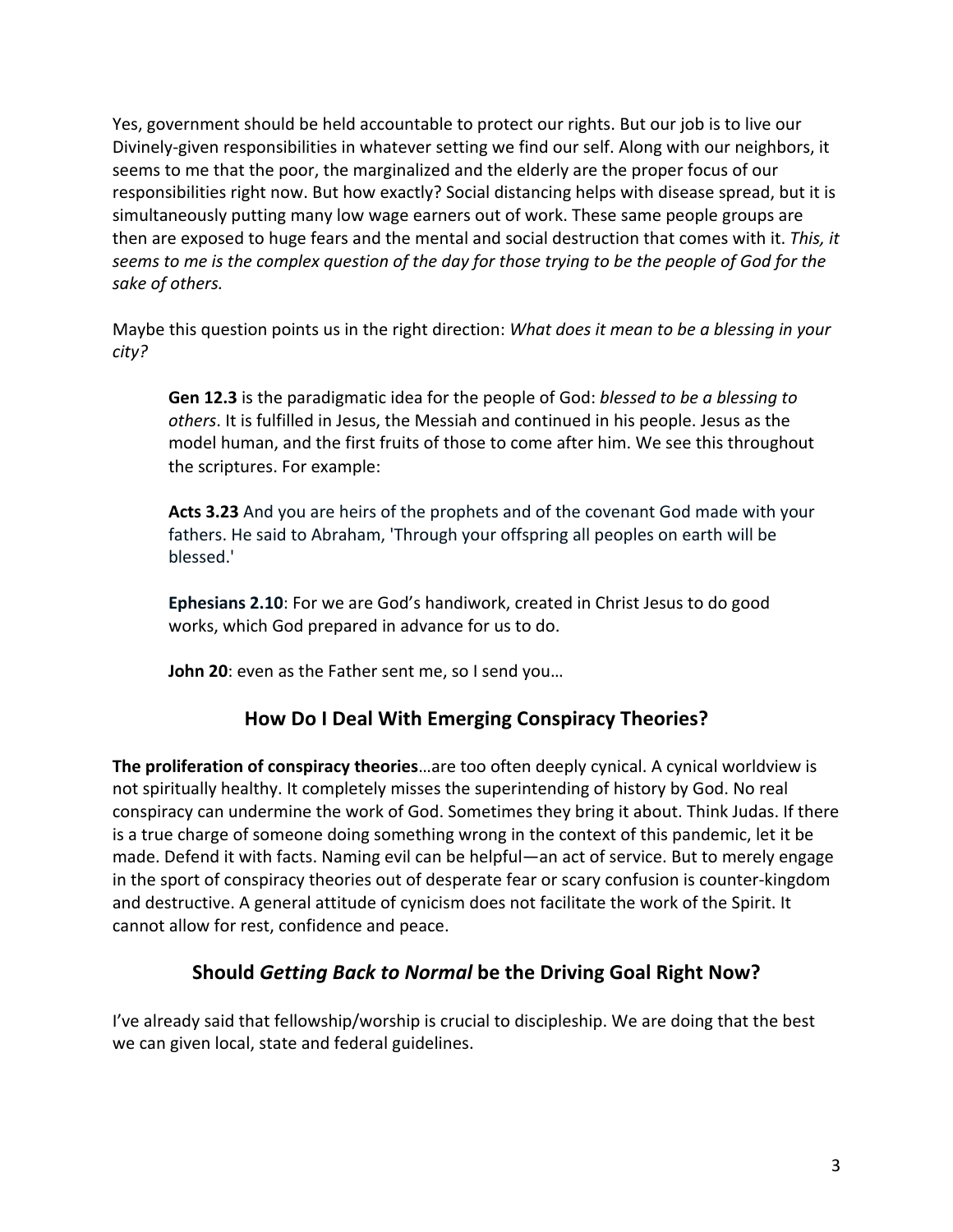I wonder if our best testimony now and upon the reflection of history, is fast from *normal* church and discover the spiritual truth that *fasting* is *feasting*. Giving up something (food, or in this case normal church) gains us a richer feast: an increased manifest presence and voice of God. Paul helps us cultivate an attitude that is not stoic or fatalistic, but grounded in Christ:

**1 Timothy 6.6**: godliness with contentment is great gain.

**Philippians 4.11,12**: I have learned to be content whatever the circumstances. **<sup>12</sup>** I know what it is to be in need, and I know what it is to have plenty. I have learned the secret of being content in any and every situation, whether well fed or hungry, whether living in plenty or in want.

We have a lot of spiritual riches that can sustain us for time of crises even if it lasts 12 -18 months:

**Romans 5.1** (NLT): Therefore, since we have been made right in God's sight by faith, we have peace with God because of what Jesus Christ our Lord has done for us. **<sup>2</sup>** Because of our faith, Christ has brought us into this place of undeserved privilege where we now stand, and we confidently and joyfully look forward to sharing God's glory.

**2 Peter 1.3** (CEV) We have everything we need to live a life that pleases God. It was all given to us by God's own power, when we learned that he had invited us to share in his wonderful goodness.

## **How Can I Deal with Growing Levels of Division?**

**Differ VS Division VS Divisiveness:** *a possible great division of the American church* is a profound concern. In the last week or two I have interacted with pastors on almost a daily basis about the political pressure they feel from the *red* and *blue* camps in their church—or all red or all blue—which presents a different leadership challenge. It seems growingly clear to me that the church faces it greatest threat to unity in at least my lifetime and maybe beyond.

It is one thing to differ with one another about our best thoughts on a matter. It is another matter to not be careful that our differing minds become an excuse for division within Christian families, within churches, between churches or between denominations and pastors. The sprit, life-style or worldview animated by divisiveness is worst of all. It is completely contrary to the spirit of Christ, the letters of Paul and the entire revelation of scripture. In context of feuding among Israelites over territorial, political, tribal, and personal concerns, the Psalmist (133.1) said: How good and pleasant it is when God's people live together in unity! See also: 1 Corinthians 1.10; John 17.23; 1 Peter 3.8; Ephesians 4.3; Galatians 3. 26-28; Colossians 3.11.

**The sources of divisiveness that I see are**: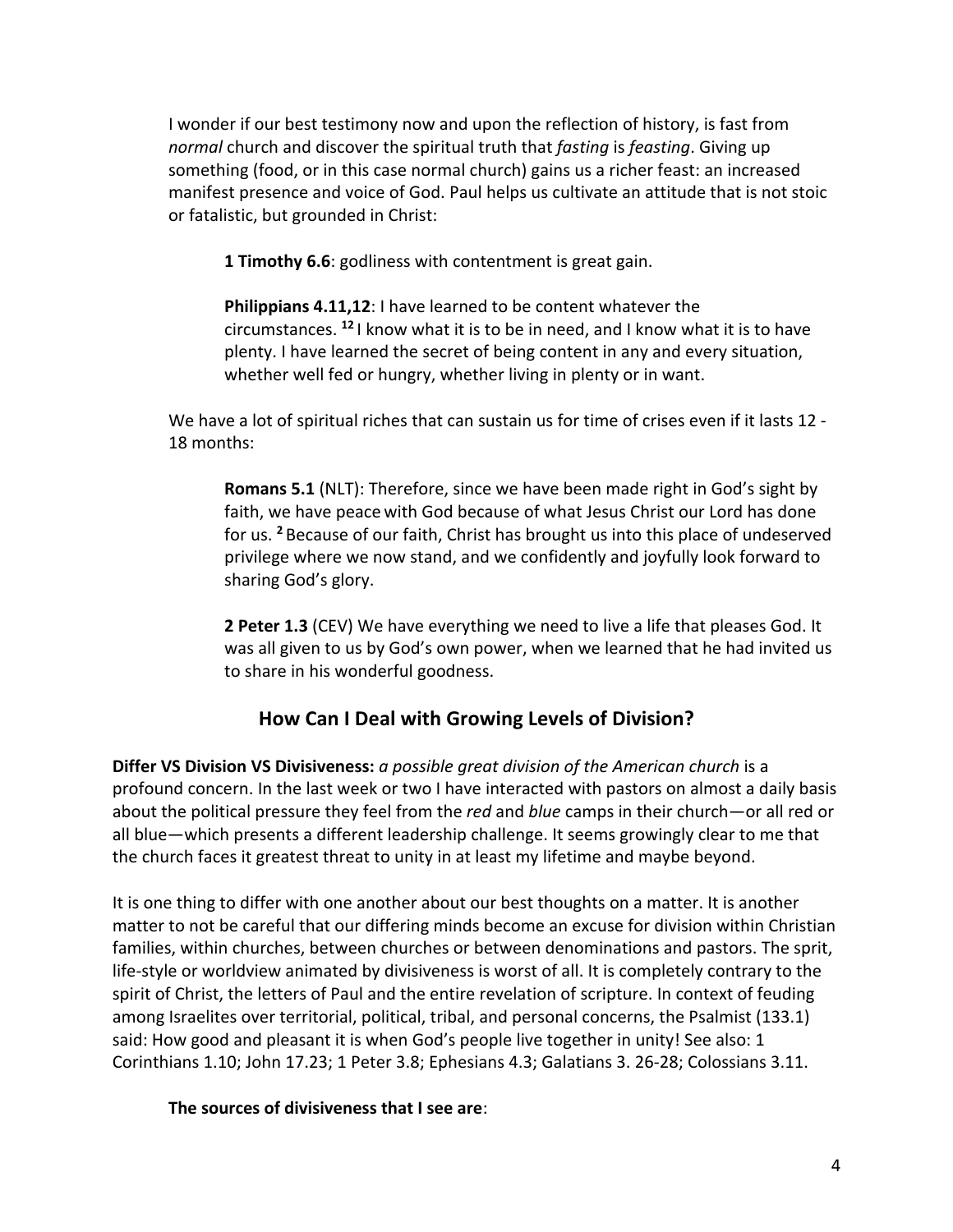**Arrogance**: put the other way around, a lack of humility about the imperfections in our knowledge of something as complex as this pandemic and the public policy that must help humanity through it.

**Fear**: when we live in fear we tend to cultivate a pseudo-certainty and we don't want anyone messing with that certainty so we must demonize or dehumanize others to such a degree that it forms a rationale for dividing from them.

**Political commitments that trump everything else**: as said above, the degree to which increasing numbers of Christians think first in terms of contemporary partisan politics, driven by social media, talk radio and cable television is disturbing. This is not a new phenomenon. Jesus knew that many, if not most, of his audiences had previously existing social/religious/political commitments that they had no intention of submitting to his teaching, his *kingdom-worldview*. Examples of these are the Herodians, the Zealots, and the Qumran sect. The one was committed to politics, the other to holy war and the other to separatism. And they readily divided the people of God over it. The key for us is to always frame or re-frame, as the case requires, a particular issue in ways that take Jesus serious: his teaching, deeds of power and manner of being, all which explicated the in-breaking of the kingdom of God.

### **How Do I Think About the Complex Problems Associated with COVID-19?**

**The Virus VS The Economy VS Mental and Social Health**: Thinking comprehensively is a high and important calling in our era. Sometimes we are just too tired and unfocused to do this—I get it! But I do think we want to consciously steer clear of the kind of selective thinking that fits the explanatory schemes of partisan politics but falls far short of The Divine Narrative.

It makes me want to say: Solomon where are you! Who of us would like to make the big decisions needed here? Who has the breadth of knowledge and wisdom? Some humility and good will is called for now. I empathize with the vast economic harm being done and the very human desire to work. But this moment in time seems to be a outlier of historic proportion. That means some big instincts must be examined carefully. And, just to be practical, it seems to me that if we don't solve the biology/virus, the economy won't really recover and the mental health of millions will not be healed. The law of unintended consequences could mean that in trying to meet too soon, we inadvertently make things worse.

I saw an article that describes the risks of disease being transmitted in churches:

Ignoring the terrible outbreaks in nursing homes, we find that the biggest outbreaks are in prisons, *religious ceremonies*, and workplaces, such as meat packing facilities and call centers. Any environment that is enclosed, with poor air circulation and high density of people, spells trouble. For instance, the church choir in Washington State. Even though people were aware of the virus and took steps to minimize transfer; e.g. they avoided the usual handshakes and hugs hello, people also brought their own music to avoid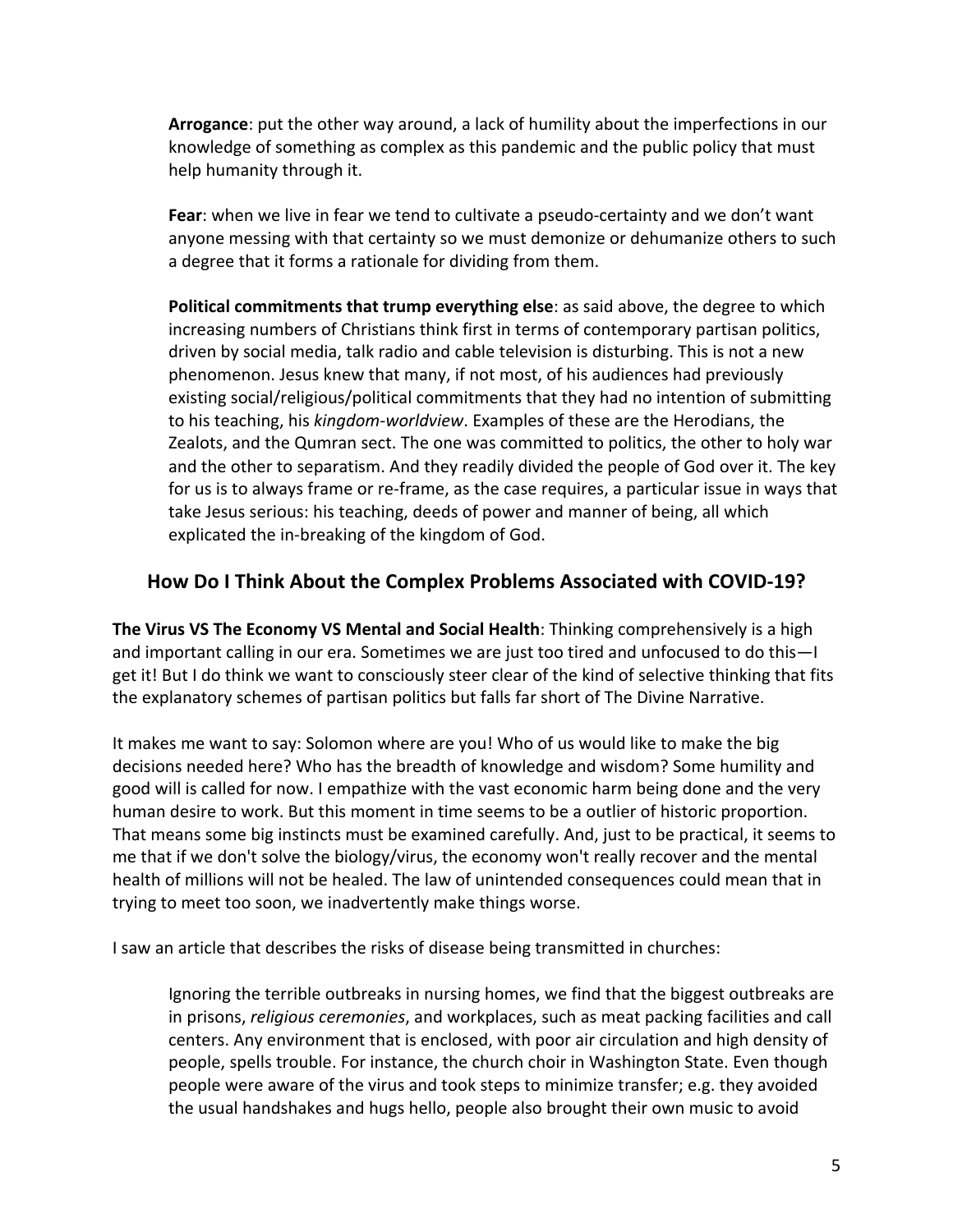sharing, and socially distanced themselves during practice. A single asymptomatic carrier infected most of the people in attendance. The choir sang for 2 1/2 hours, inside an enclosed church which was roughly the size of a volleyball court. The main sources for infection are home, workplace, public transport, social gatherings, and restaurants. This accounts for 90% of all transmission events. Social distancing rules are really to protect you with brief exposures or outdoor exposures. In these situations there is not enough time to achieve the infectious viral load when you are standing 6 feet apart or where wind and the infinite outdoor space for viral dilution reduces viral load.

A church in Canada, holding worship services in March, with a birthday celebration in the fellowship hall after church, reported that forty-one of forty-two people in attendance were infected, two died.

The pastor reflected: "We don't want another organization or faith community to go through what we've been through.". It's really, really hard. There seems to be this huge divide between those who've experienced (COVID-19) and the majority who haven't. If you haven't experienced it, you are so lucky. You have no idea how fortunate you are."1

Increasingly, I hear people trying to work their way through this in a *libertarian* way. Such thinking goes something like this: we are all adults; including parents with young children and the elderly. Open everything up and let people decide what they want to do based on the their calculations of what ever kind. First, not every calculus is scientifically, ethically and spiritually equal. Second, there likely is not presently enough people willing to go back to work and shop, etc, to make a solely libertarian view really work. But, as a practical matter, no matter what doctors or politicians say, I'll bet something like that is what occurs over the next three to six months. Why? Americans are not used to being told what to do by anyone or in the case, *anything*—the virus. There is a certain form of liberty in America that is hugely powerful—for good and ill.

## **What Should I be Thinking About in the Coming Months?**

**This Fall Will Require Intense Leadership:** no one knows for sure how the next few months will play out. It is not even certain what will happen in June: 2,000 deaths per day? 3000? But most the best thinkers are at least greatly concerned about the fall—and that is only to do with the pandemic. I have more on my mind:

**Another Lockdown:** how will Americans deal with another lockdown? Civil unrest directed at governments? Violence toward those who disagree with them? How will the

<sup>1</sup> https://www.erinbromage.com/post/the-risks-know-them-avoidthem?campaign\_id=9&emc=edit\_nn\_20200511&instance\_id=18384&nl=the-

morning&regi\_id=77178287&segment\_id=27239&te=1&user\_id=a1ec14d0bd0693bdeed80422 b94f7277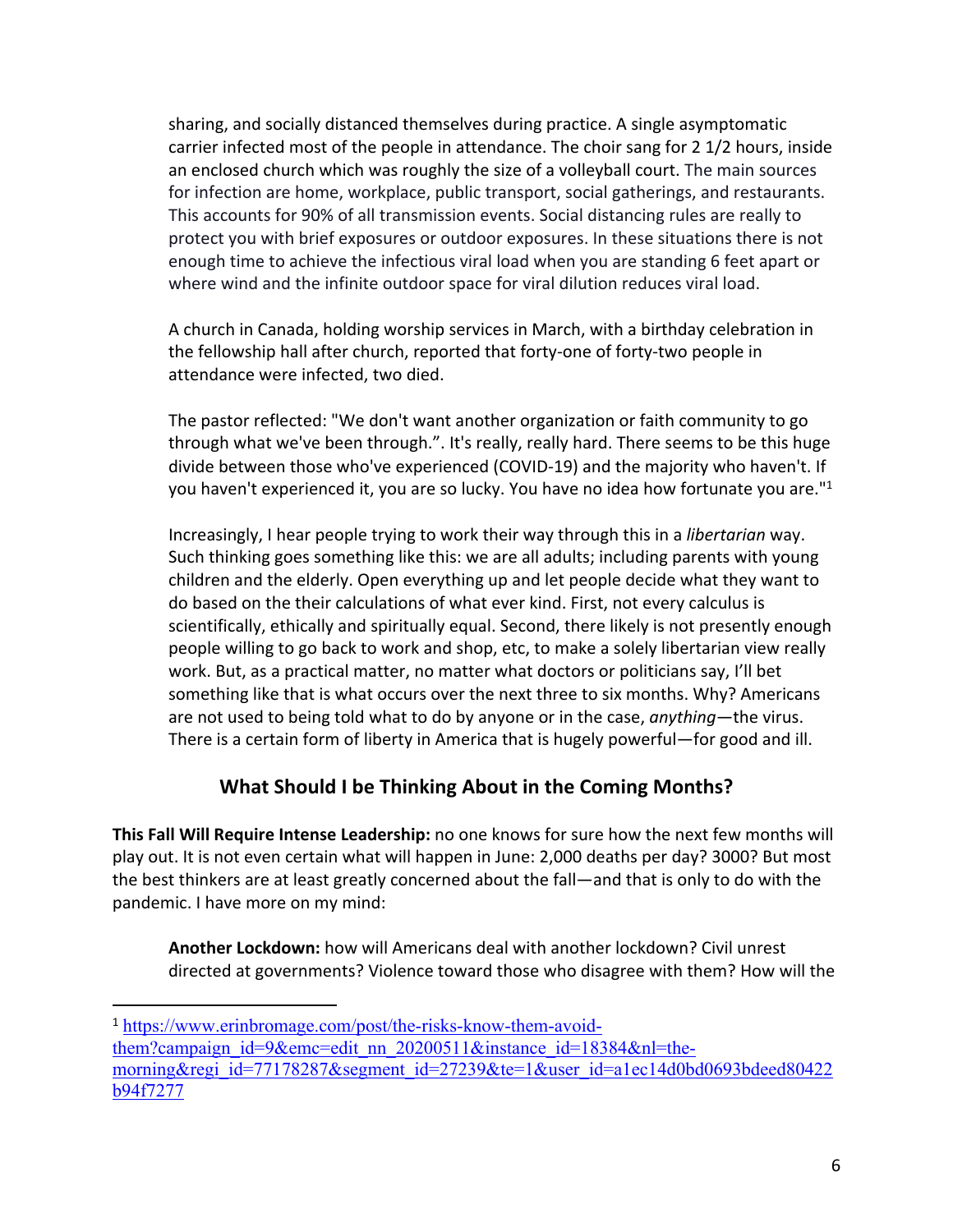church react? At best, another lockdown will be a challenge unlike any faced in American history. How can we be *creators* of peace.

**Health Care Systems Overwhelmed:** if we don't have widespread testing, and if there is not a vaccine, and there is a new outbreak of COVID in the fall, combined with the normal flu season (and the pneumonia that often comes with it), fear will reign and our health care systems could be pushed beyond their capacity. We can help by keeping our eyes open for vulnerable people in our sphere of influence.

**The Election:** the rhetoric of "the whole thing is rigged" is going to increase. There will be dueling accusations of cheating. Some may want to delay election which will cause the other side to cry "foul." Here again there is great possibility for civil unrest not seen in our country since the 1960s. Can the church be a people of peace? Can we model patience, long-suffering, hope, respect and love of others?

**Spending and the deficit and debt:** no matter where one falls on the dispute over the economy verses risking needless increased illness and deaths, I seems to me that everyone ought to agree that the national debt and deficit are alarming high. Long-term this is likely to weaken the value of a dollar and/or cause inflation. Once this is clear, people will react to this too. Can we point to sources of strength and courage, and embody them ourselves?

**A wave of bankruptcies**: the economic disaster has been in the news for a few weeks now, so it is on most people's radar screens. But this fall is likely to bring a wave of bankruptcies that will devastate families and some communities. At a minimum it will be severely depressing. We may be called upon to do intakes with people with issues of depression or suicide. We may want to brush up on pastoral in-take skills.

**Distrust and heated rhetoric** between politicians and the medical community is rapidly increasing. This is most unfortunate because we are all crying for people to trust, to do their best for altruistic reasons, to guide us though this crises. But as they demonize each other, truth and trust will, sadly, be the main victims. Again: we are called upon to receive, cultivate and radiate the peace of God in Christ.

**Redemptive Suffering**: Modern Americans are not used to suffering, or being controlled by anything. In this case the proximate control is seen to be government. But take government completely out of the picture, allow for a complete laisse fare/libertarian point of view and we are still left with virus that has us under its invisible thumb. Theodicy, even if technical terms are not used, is moving from text books to casual conversation. Does the American church have an imagination for suffering as an aspect of discipleship? How might we preach or teach in that direction?

If you find yourself stuck in these complicated issues, you have a couple elegantly simple places to run: